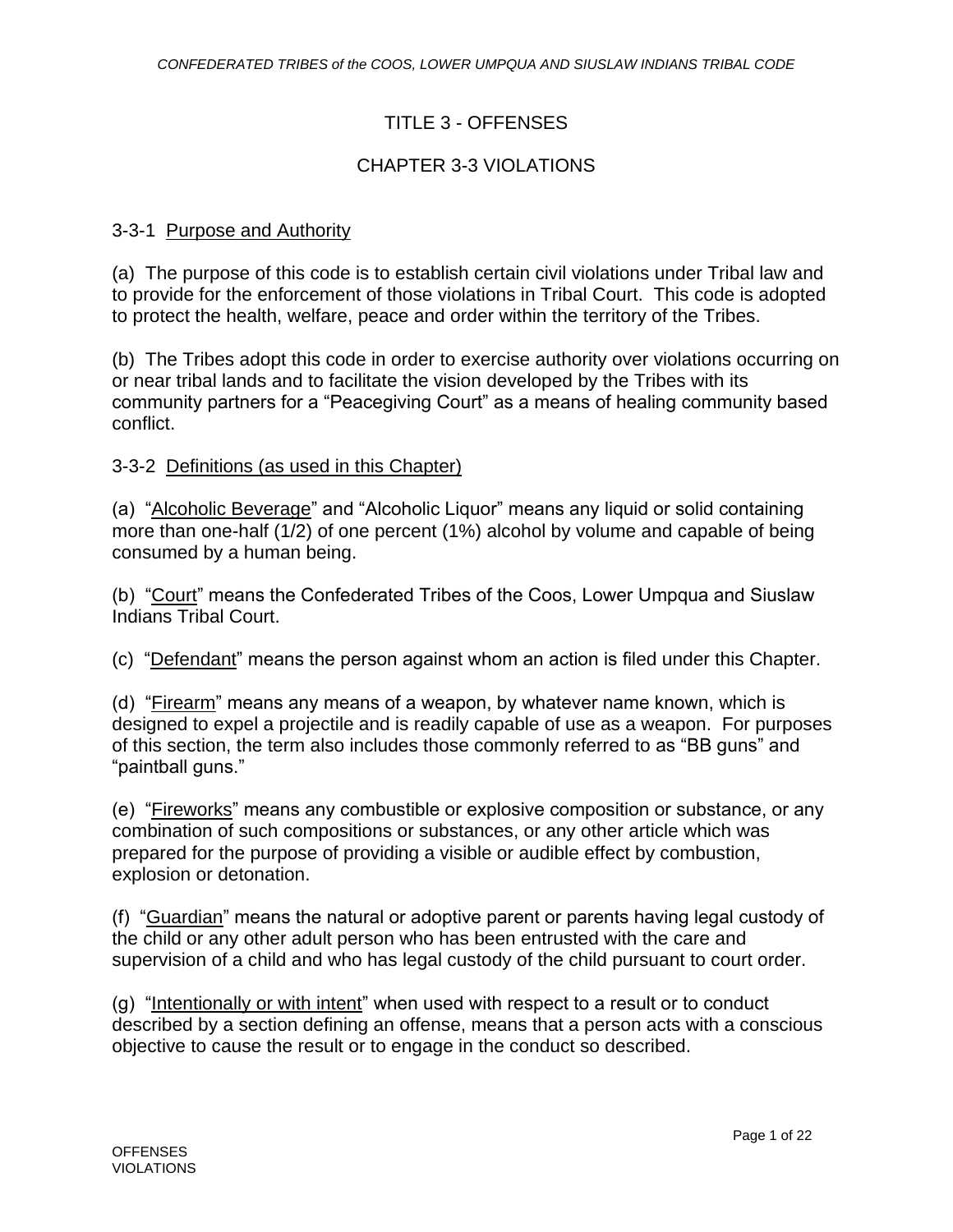(h) "Knowingly" when used with respect to conduct or to a circumstance described by a statue defining an offense, means that a person acts with an awareness that his conduct is of a nature so described or that a circumstance so described exists.

(i) "Law Enforcement Officer" means the Confederated Tribes of the Coos, Lower Umpqua and Siuslaw Indians Tribal police or any county sheriff, municipal policeman or such other persons as may be designated under the laws of any tribe, state or local government.

(j) "Litter" means all waste material including but not limited to rubbish, waste, cans, refuse, garbage, trash, debris, dead animals, or discarded materials of every kind and description.

(k) "Public or Public Place" means a place to which the general public has access and includes, but is not limited to, hallways, lobbies, and other parts of apartments designed for actual residence and highways, streets, schools, places of amusement, parks, playgrounds, and premises used in connection with public passenger transportation.

(l) "School Age Child" means a child between the ages of five (5) and eighteen (18) years; provided, however, for the purpose of this code, a child shall be deemed five (5) years of age only if the child reaches such age prior to September 1, of the current school year.

(m) "Tribes" means the Confederated Tribes of Coos, Lower Umpqua and Siuslaw Indians.

(n) "Truant" means absence from school without an excused absence.

(o) "Violation" means a civil offense in which the remedy involved is punishable by a fine. A violation is not a crime. Punishment may be in addition to a fine as long as the punishment does not include a term of imprisonment.

(p) "Dangerous Weapon" means any weapon, device, instrument, material or substance which under the circumstances in which it is used or threatened to be used, is readily capable of causing death or serious physical injury, or any device, substance or material either by design or by intent that resembles a dangerous weapon.

(q) "Attempt" a person is guilty of an attempt to commit a violation with the person intentionally engages in conduct which constitutes a substantial step toward the commission of the violation.

(r) "Tribal Security" means individuals employed by the Tribes to assist in maintaining security on tribal lands, including but not limited to the Tribal Casino, but who are not "law enforcement officers" as defined in this chapter.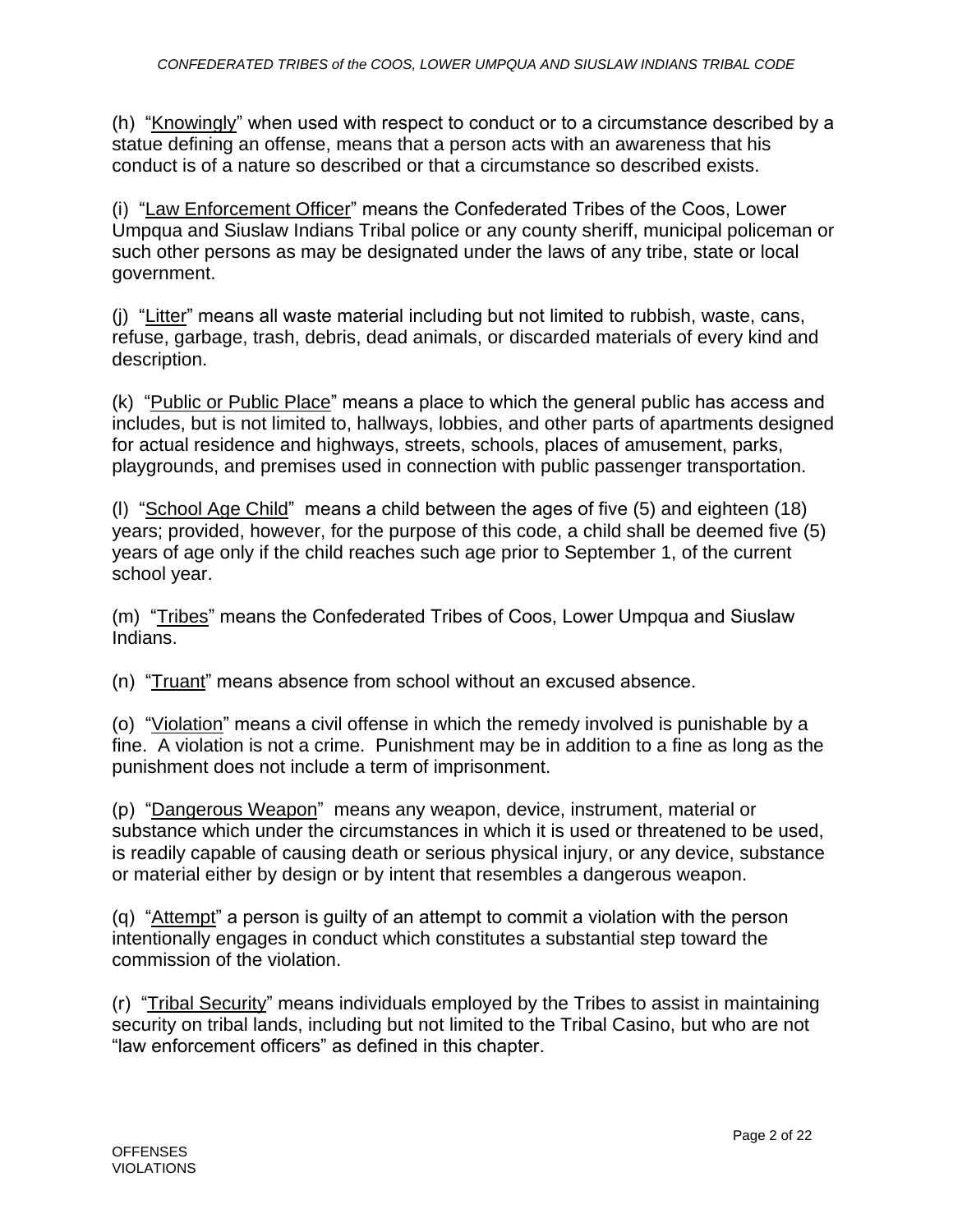(s) "Tribal Official" means an officer or employee of the Tribes who is responsible for carrying out specific provisions of the CLUSI Code or acts of Tribal Council.

### 3-3-3 Jurisdiction

The Tribes' Tribal Court is vested with jurisdiction to enforce all provisions of this Chapter as amended from time to time, against any person violating the same within the jurisdiction of the Tribes.

### 3-3-4 Duties and Authority of Officers

It shall be the duty of tribal law enforcement officers to enforce the provisions of this Chapter. A citation may be issued if there are reasonable grounds to believe that the person or persons to be charged are in actual violation of a provision of this Chapter.

### 3-3-5 Complaints by Private Citizens

Any person may seek to have a citation issued for violation of this Chapter by filing a complaint with the tribal law enforcement officer by alleging under oath and upon personal knowledge, material facts, which if proven, would constitute a violation, provided that such person can testify at trial to materials facts in the case.

### 3-3-6 Classification of Violations; Penalties

(a) Unless otherwise provided by law or ordinance, all infractions of Tribal ordinances under this Chapter, are classified as violations. Violations shall be classified as Class A, B, C, D, or E.

(b) Violation of or failure to comply with any provision of this Chapter is punishable upon conviction by a fine as follows:

Class A violation, not to exceed \$5,000.00. Class B violation, not to exceed \$3,000.00 Class C violation, not to exceed \$2,000.00 Class D violation, not to exceed \$1,000.00 Class E violation, not to exceed \$500.00 Status violation, Juvenile Court Jurisdiction

Each day that such violation shall continue and persist after due notice of the violation shall constitute a separate and distinct violation.

(c) The Tribal Court may order restitution in addition to any penalty or fine. The Tribal Court may also order community services in lieu of a penalty or fine if the defendant demonstrates an inability to pay. The court may place the defendant on probation, suspend the fine upon satisfactory completion of the conditions of probation and utilize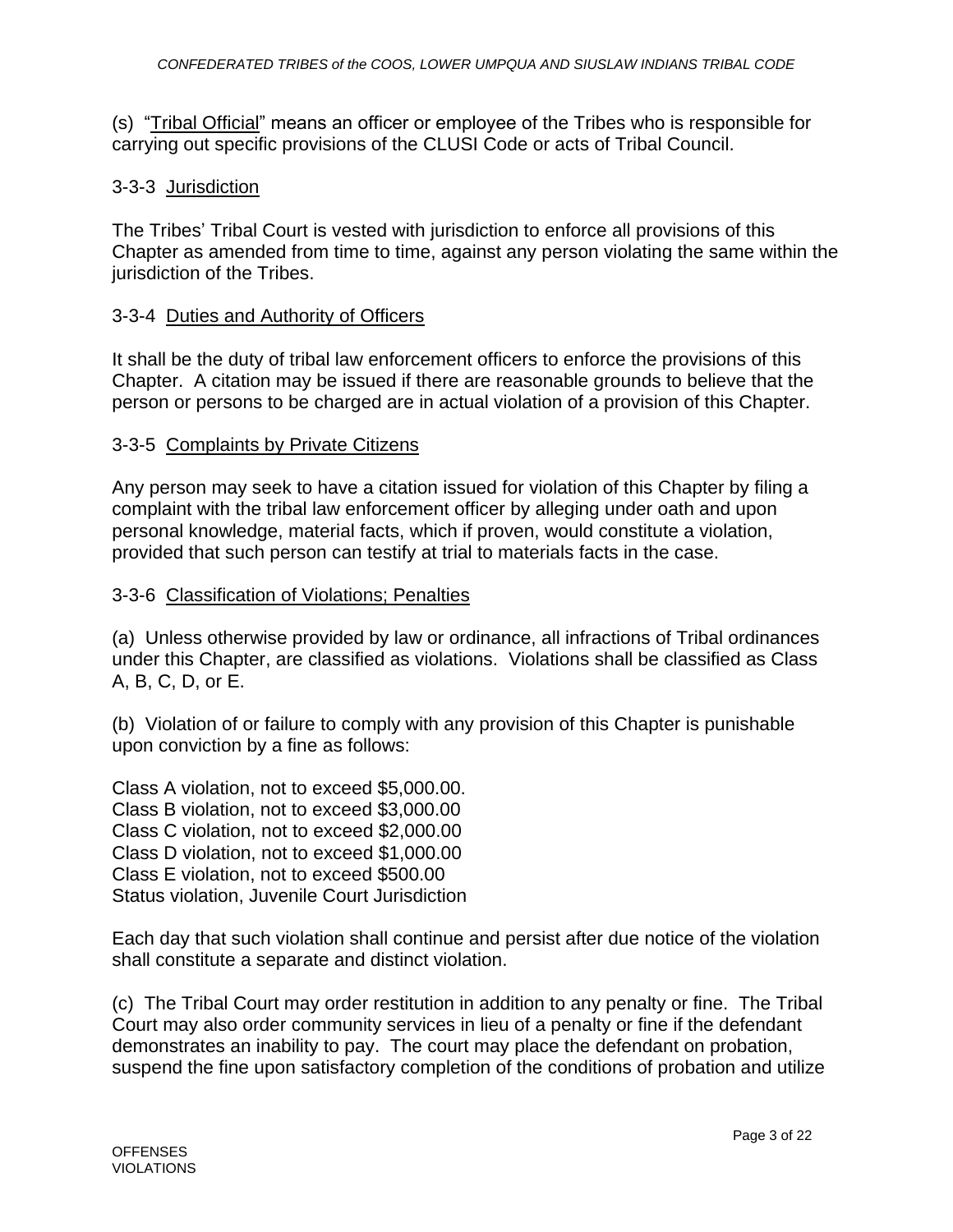alternative means to dispute resolution to include but not limited to, diversion programs, youth courts, Peacegiving Courts, or mediation.

### 3-3-7 Rules of Procedure

(a) A citation substantially conforming to the requirements of this section may be used for citing violations of this Chapter.

(b) A citation shall contain the following:

- (1) Complaint; and
- (2) Summons.

(c) A complaint shall contain the following information

(1) The name of the Tribal Court, the name of the Tribes in whose name the action is being brought, and the name of the defendant(s).

(2) A statement of the violation in such a manner as can be readily understood by a person making a reasonable effort to do so and the time and place of the alleged violation;

(3) A verification that the complainant swears or affirms that he or she has reasonable grounds to believe and does believe, that the person or persons cited have violated a provision of this Chapter; and

- (4) The identity and law enforcement agency of the citing officer.
- (d) A summons shall contain the following information:

(1) The name and location of the Tribal Court, the name of the person or persons cited, the date on which the citation was issued, and the time at which the person cited is to appear in court;

(2) A statement of the violation in such manner as can be readily understood by a person making a reasonable effort to do so and the date and place the violation is alleged to have occurred;

(3) A notice to the person or persons cited that a complaint will be filed with the court based on the violation; and

(4) The maximum amount of penalty, if any, fixed for the violation, and a statement notifying the person that a money judgment may be entered up to the maximum amount of the penalty along with other costs allowed by law if the defendant fails to appear.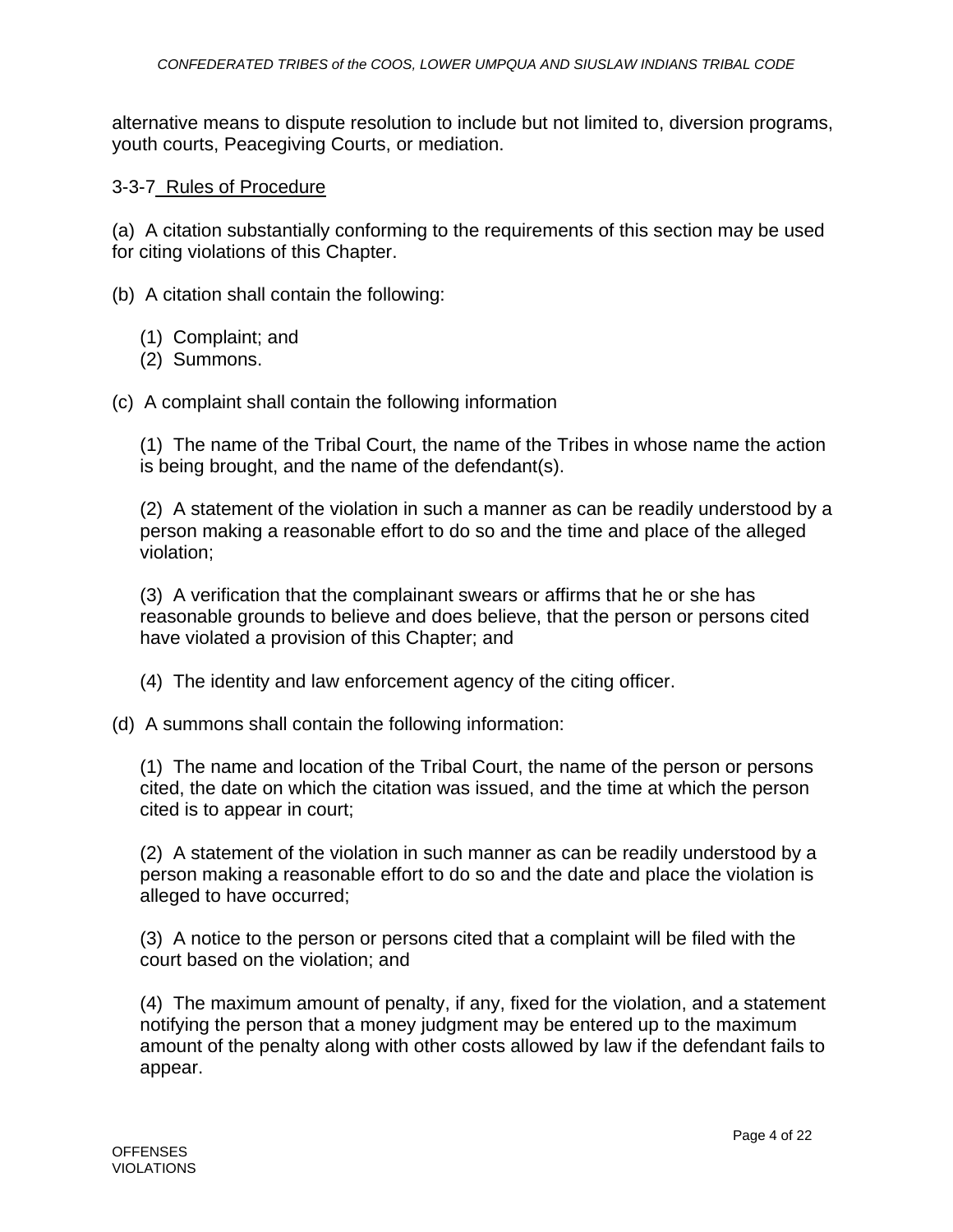(5) The amount set as bail pursuant to 3-3-16.

### 3-3-8 Delivery and Filing of the Summons and Complaint

The tribal law enforcement officer shall cause a summons to be served on the person cited and shall file the complaint along with proof of service of the summons with the Tribal Court. Proof of service shall contain the time, place and manner of service.

### 3-3-9 Arraignment and Motions During Arraignment

An arraignment shall be conducted in open court upon the defendant's first appearance in Tribal Court unless the defendant is granted a continuance to seek assistance of counsel, to determine which plea to enter, or for other good or sufficient reason. The Judge shall advise each defendant of his right to have the arraignment continued upon his request for good cause, which may be made at any time prior to pleading guilty, no contest or not guilty. If no such request is made, the Judge may proceed with the arraignment in accordance with the section.

(a) A defendant may appear in person or by counsel. A defendant may be represented by counsel or a tribal court advocate, but they shall not be provided at tribal expense.

(b) Before the defendant is called upon to plead guilty, no contest or not guilty, the following proceedings shall be conducted by the Judge:

(1) The complaint shall be read to the defendant or the substance of the charge contained in the complaint shall be stated;

(2) The defendant shall be advised of the maximum penalty that the Judge may order if the defendant is convicted;

(3) The Judge shall inform the defendant of the following rights: the right to counsel at the defendant's own expense and the right to a reasonable continuance to obtain counsel; the right to be informed of the charges against him; the right to have the Tribal Court compel witnesses against him to appear and testify; the right to crossexamine and question the witnesses against him; the right to call witnesses on his own behalf and to have the Tribal Court issue subpoenas within its jurisdictional limits notifying the witnesses to appear; the right to a trial by the judge; and the right to testify or not to testify on his or her own behalf; and

(4) The court shall advise the defendant that he or she may plead guilty, no contest, or not guilty. Upon a plea of guilty or no contest, judgment shall be entered. Upon a plea of not guilty, the court shall set a trial date pursuant to this Chapter.

(c) At any trial for a violation, the Tribal Attorney may aid the Tribal Law Enforcement Officer or designated public safety officer in preparing evidence and obtaining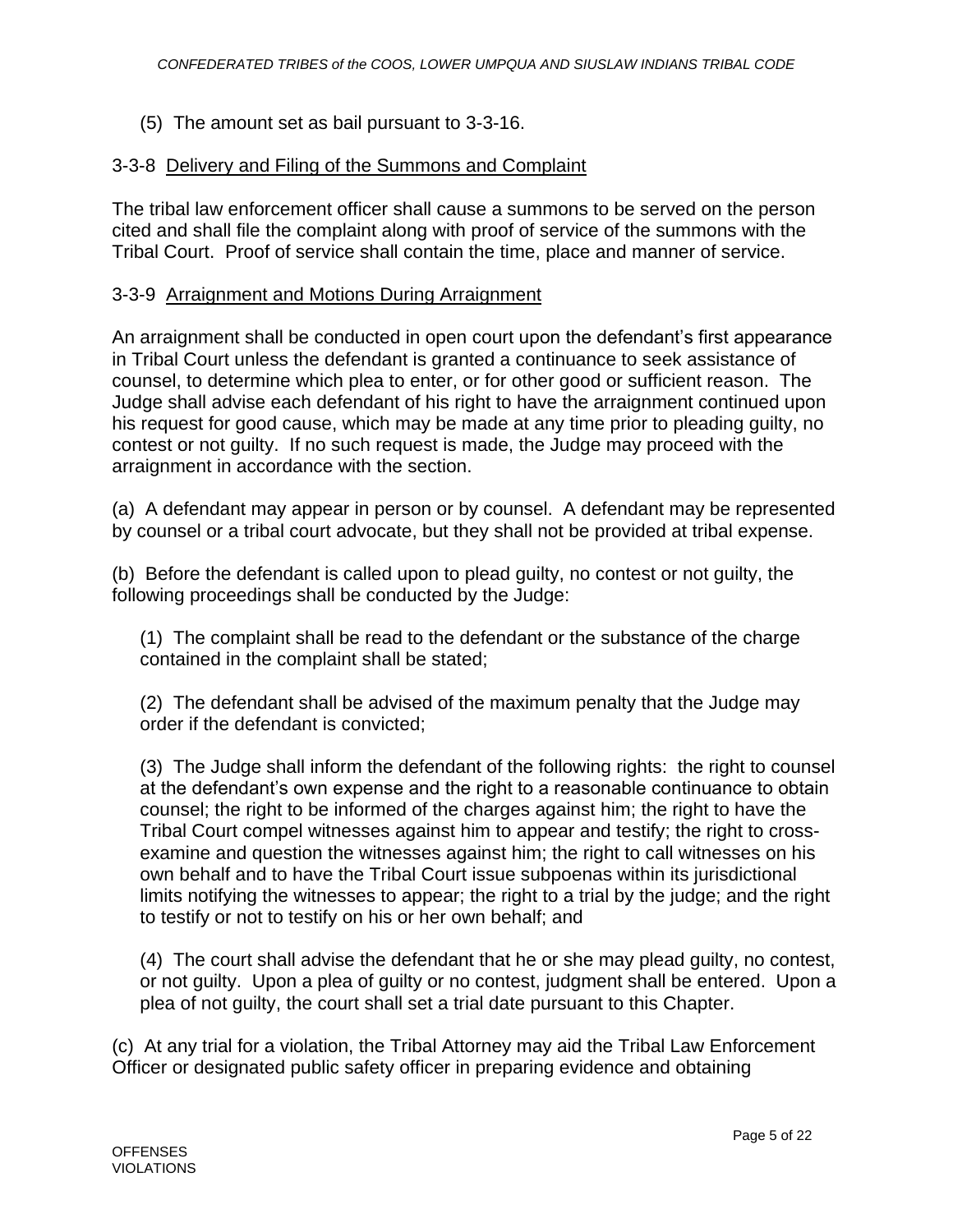witnesses, but shall not appear unless the defendant retains counsel. The Tribal Court shall give the Tribal Attorney timely notice if defense counsel is to appear at trial.

### 3-3-10 Pleas

(a) The defendant shall:

(1) appear in court at the time indicated in the summons; or

(2) deliver to the court a written request for a hearing prior to the time indicated in the summons; or

(3) deliver to the court a written waiver of hearing and plea of guilty or no contest along with the bail set forth in the summons prior to the time indicated in the summons.

(b) If a defendant enters a plea of not guilty, the judge shall set the matter for trial without a jury.

(c) If a defendant pleas no contest or guilty, the judge shall determine that the plea was made voluntarily with the defendant understanding the nature of the charge and explaining fully to the defendant his right to trial by the judge, his right to engage counsel and the maximum penalty possible for the violation(s) charged. Upon acceptance of a plea of no contest or guilty, the Judge may sentence immediately or at a later date.

#### 3-3-11 Subpoena

(a) A subpoena shall be issued by the Judge or by the clerk under authority of the Judge. It shall state the name of the court and the title, if any, of the proceedings, and shall command each person to whom it is directed to attend, give testimony and/or make available tangible materials at the time and place specified therein.

(b) A subpoena may be served by any law enforcement office or by any person, not a party, who is eighteen (18) years of age or over. Service of a subpoena shall be made by delivering a copy thereof to the person ordered to appear.

(c) Proof of Service of a subpoena is made in the same manner as proof of service of a summons under this Chapter.

#### 3-3-12 Court-Ordered Trial; Judgment on Failure to Appear

(a) The court shall proceed to make a determination without a hearing in the following circumstances: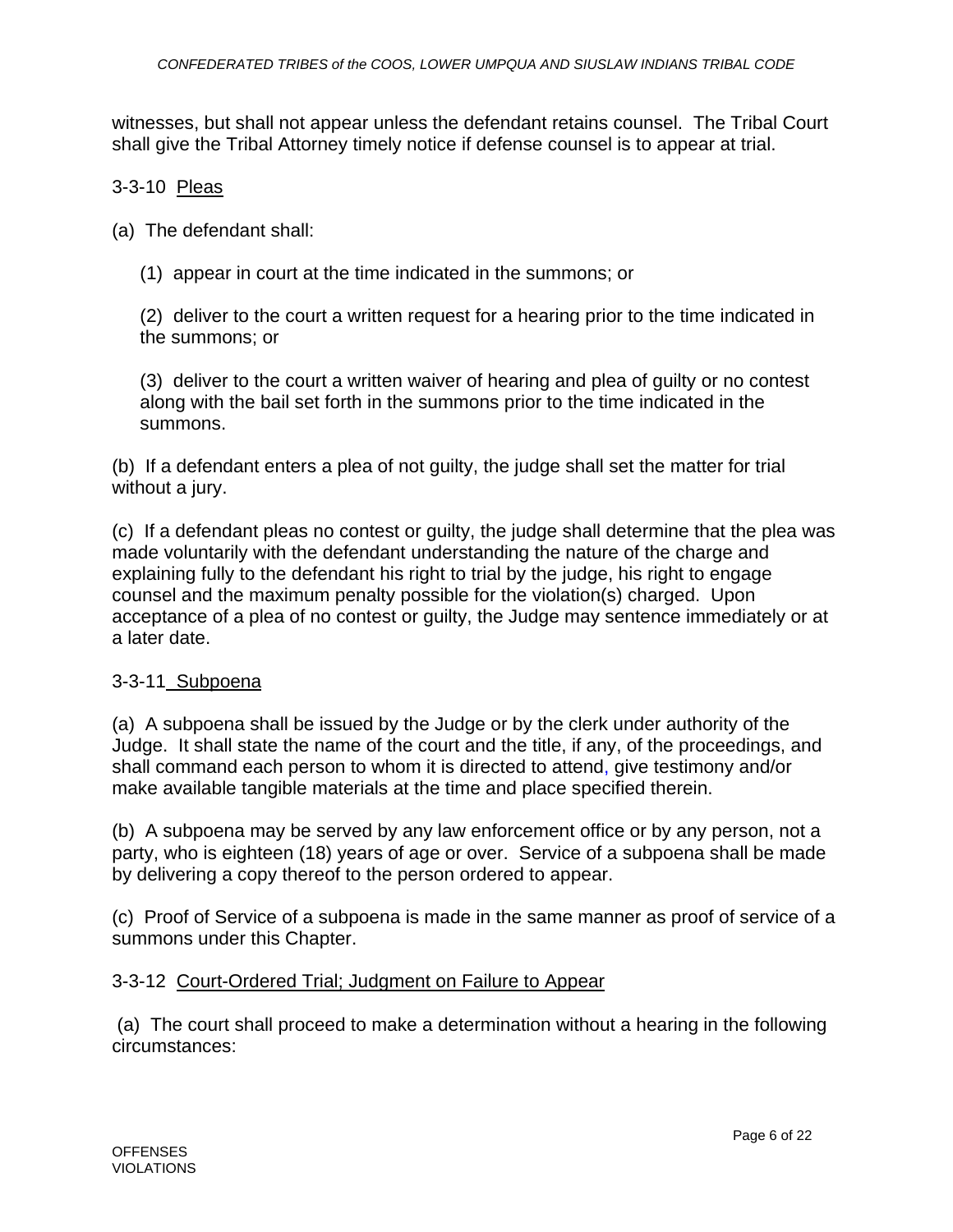(1) The defendant fails to appear at the time, date and place specified in the citation; or

(2) The defendant appeared at the time, date and place specified in the citation and requested a hearing or was ordered by the court to appear at a subsequent hearing and the person fails to appear at the time, date and place set for the hearing or subsequent hearing on the matter;

(b) A finding under this section shall be based on the citation and on any evidence the court determines to be appropriate.

(c) Upon making a determination under this section, the court may enter judgment and may impose the penalty along with a money judgment for costs, assessments and any restitution authorized by ordinance or law.

(d) If the court orders restitution, the court need not make a determination of the defendant's ability to pay. The defendant may seek review of his or her ability to pay be filing a written request with the court within one (1) year after entry of judgment. The court shall set a hearing on the matter and may reduce the amount of restitution ordered if the defendant establishes at the hearing that he or she is unable to pay the restitution in whole or in part.

(e) If judgment is entered under this section after the defendant has failed to appear, on motion by the defendant and upon such terms as are just, the court may relieve the defendant from the judgment, upon showing that the failure to appear was due to mistake, inadvertence, surprise or excusable neglect. The motion must be made within a reasonable time, but in no event more than one (1) year after entry of judgment in the matter.

(f) No judgment may be entered under this section for failure to appear unless the summons contained a statement notifying the defendant that a money judgment may be entered against the defendant up to the maximum amount of the penalty, along with others costs allowed by law if the defendant fails to appear.

### 3-3-13 Discovery

(a) Upon request by the defendant, the tribal law enforcement officer or public safety officer shall disclose to the defendant the following material and information within his or her possession and control:

(1) The names and addresses of persons whom the Tribes intends to call as witnesses at trial, together with relevant written or recorded statements or memoranda of any oral statements made by such persons;

(2) Any written or recorded statements or memoranda of any oral statements made by the defendant or co-defendant if the trial is to be a joint trial;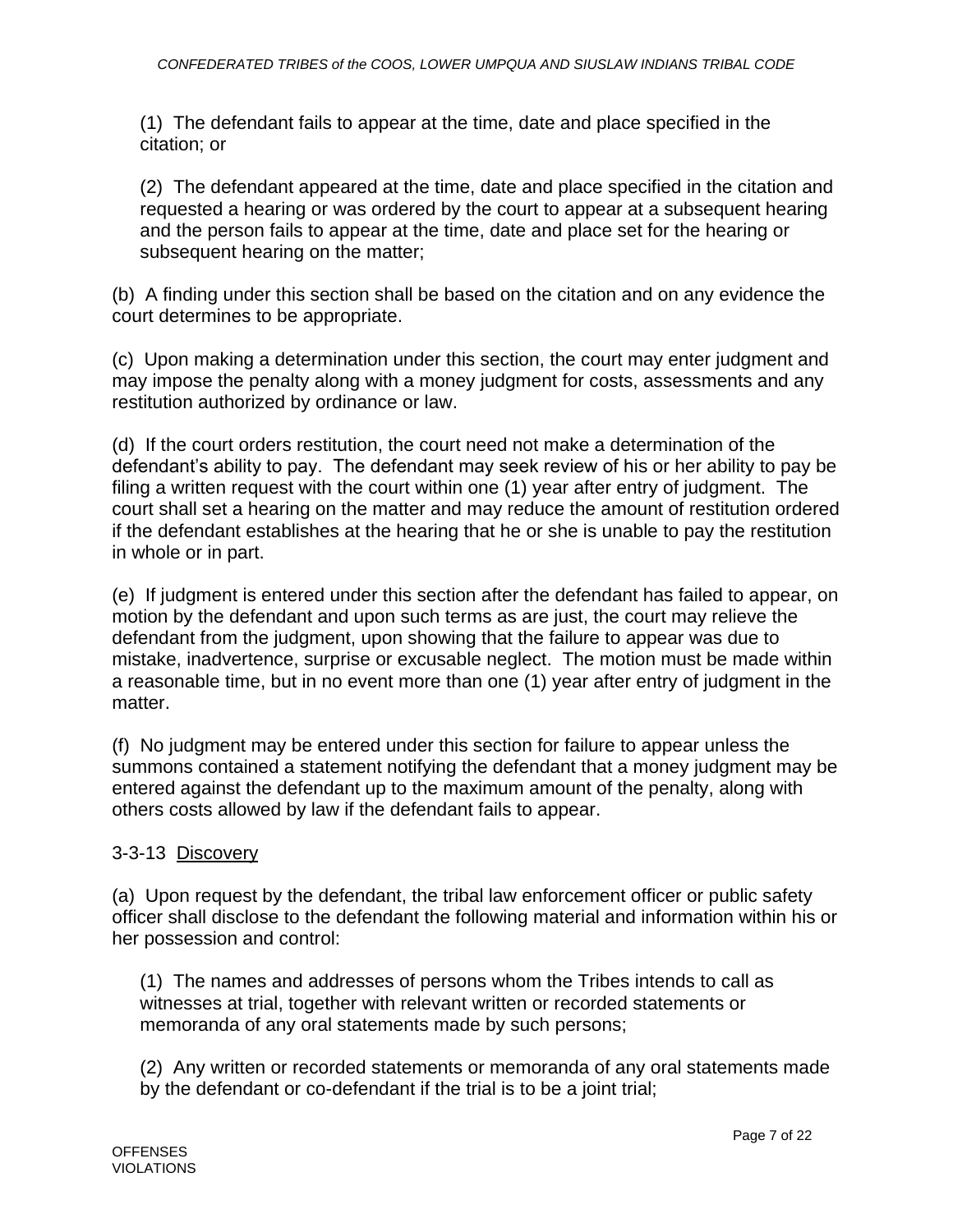(3) Any reports or statements of experts made in connection with the particular case, including results of examinations and of scientific tests, experiments and comparisons which the tribe intends to offer into evidence; or

(4) Any books, papers, documents, photographs, or tangible objects which the tribe intends to offer into evidence at trial or which were obtained from or belong to the defendant.

(b) Upon request by the Tribes, the defendant shall disclose to the Tribes the following material and information within the possession and control of the defendant:

(1) The names and addresses of persons whom the defendant intends to call as witnesses at trial, together with relevant written or recorded statements or memoranda of any oral statements made by such persons;

(2) Any reports or statements of experts made in connection with the particular case, including results of examinations and of scientific tests, experiments and comparisons which the defendant intends to offer into evidence; or

(3) Any books, papers, documents, photographs, or tangible objects, which the defendant intends to offer into evidence at trial.

(c) All discovery requests shall be made not less than twenty (20) days and all exchange of discovery must be completed not less than ten (10) days prior to trial.

(d) The following material and information shall not be subject to discovery under this section:

(1) Work product, legal research, records, correspondence, reports or memoranda to the extent that they contain opinions, theories or conclusion of the Tribal Attorney, the Tribal Law Enforcement Officer, the Tribal Public Safety Officer or other tribal official in connection with the investigation, prosecution of the violation, or such documents to the extent they contain opinions, theories, or conclusions of the defendant or defendant's attorney in connection with the defense of the violation; and

(2) The identity of confidential information unless the court finds that failure to disclose the identity of the information would substantially interfere with the defendant's ability to prepare a defense.

(e) The court may order any party who refuses to comply with a discovery required under this section to permit inspection of the material, grant a continuance, refuse to permit the witness to testify, refuse to receive into evidence material not disclosed, or enter such other order appropriate under the circumstances. Upon a showing of good cause, the court may, after in camera examination, enter an order that specified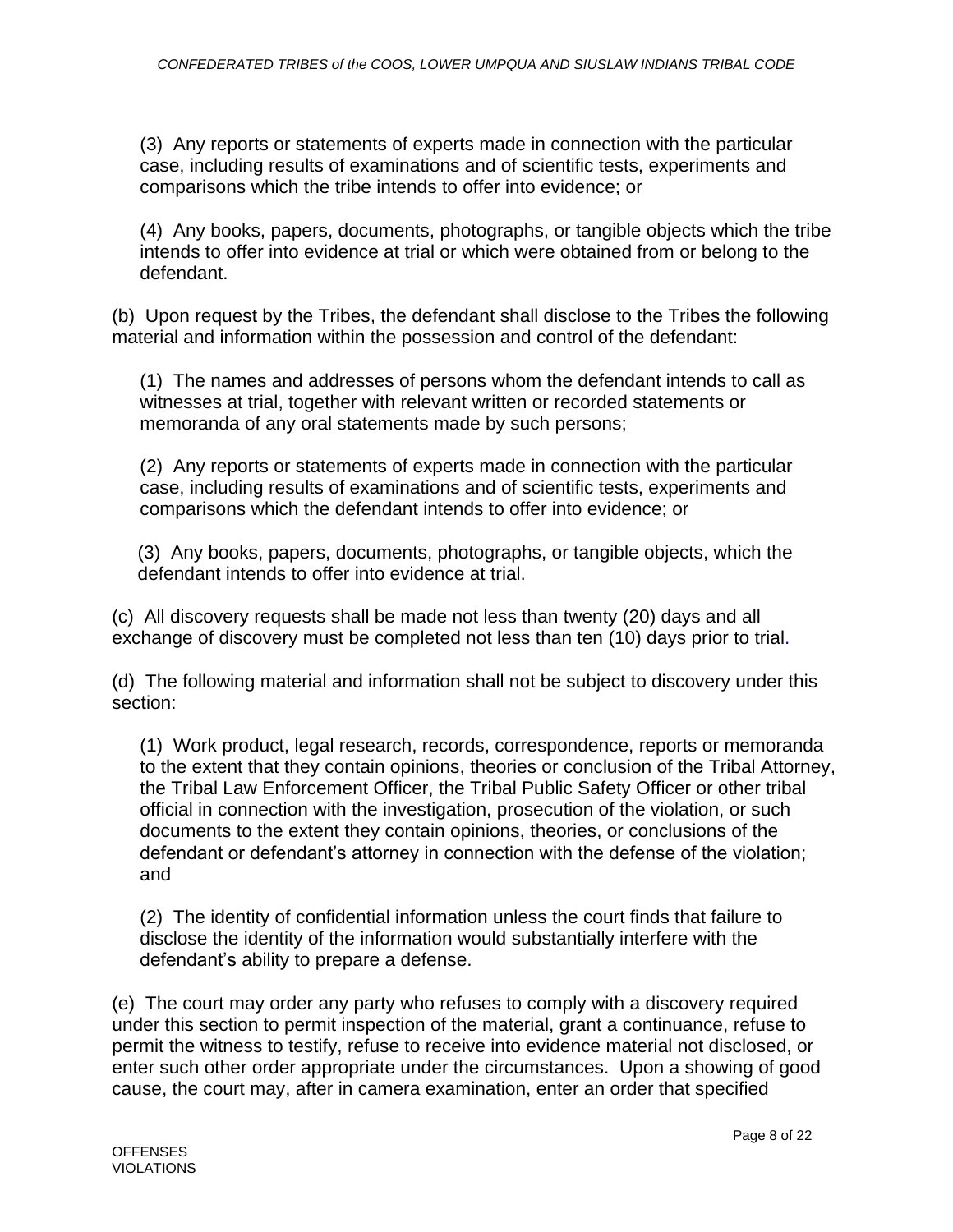disclosures be denied, restricted or deferred or to make such other order it deems appropriate under the circumstances. The court shall make a record of such examination, which shall then be sealed and preserved in the records of the court.

3-3-14 Trial Without Jury; Commencement; Burden of Proof; Proof of Mental State Not An Element, Hearing of Evidence

(a) The trial shall be by the court without a jury, and shall be scheduled pursuant to the tribal court's regular judicial days.

(b) The Tribes shall have the burden of proving the alleged violation by a preponderance of the evidence.

(c) For purposes of this code only, surveillance tapes created by a law enforcement or regulatory agency shall be admissible upon submission of the tape with an affidavit of the custodian of records, establishing that:

(1) The tape is a permanent copy of video taken by a video surveillance system;

(2) The video surveillance system was in good working order at the time the video was recorded;

(3) The tape was made in accordance with a duly authorized regular business practice;

(4) The affiant reviewed the video surveillance tape and certifies that the copy presents a true and fair account of the incident portrayed in the tape.

(d) Notwithstanding any other provision of law, the court may admit the affidavit of any witness into evidence in lieu of taking testimony orally in court. The court shall allow testimony by affidavit only upon finding that the failure of the witness to personally appear does not substantially impair the ability of the defendant to present a defense.

(e) All evidence which the court deems proper and necessary for reaching a true and just verdict or which is in accordance with Tribal customs and traditions shall be admitted, In reaching a decision on the admissibility of any evidence, the court may avail itself of any materials, books or documents prior to ruling.

# 3-3-15 Records

Records of youth involved in proceedings under this Chapter shall be physically sealed when the youth reaches the age of twenty-one (21) years. Upon reaching the age of twenty-one (21) years, a person, or the person's legal representative, may petition the court to have such court records destroyed. The court, on its own motion, may order such records be destroyed five (5) years after the youth reaches the age of twenty-one (21) years.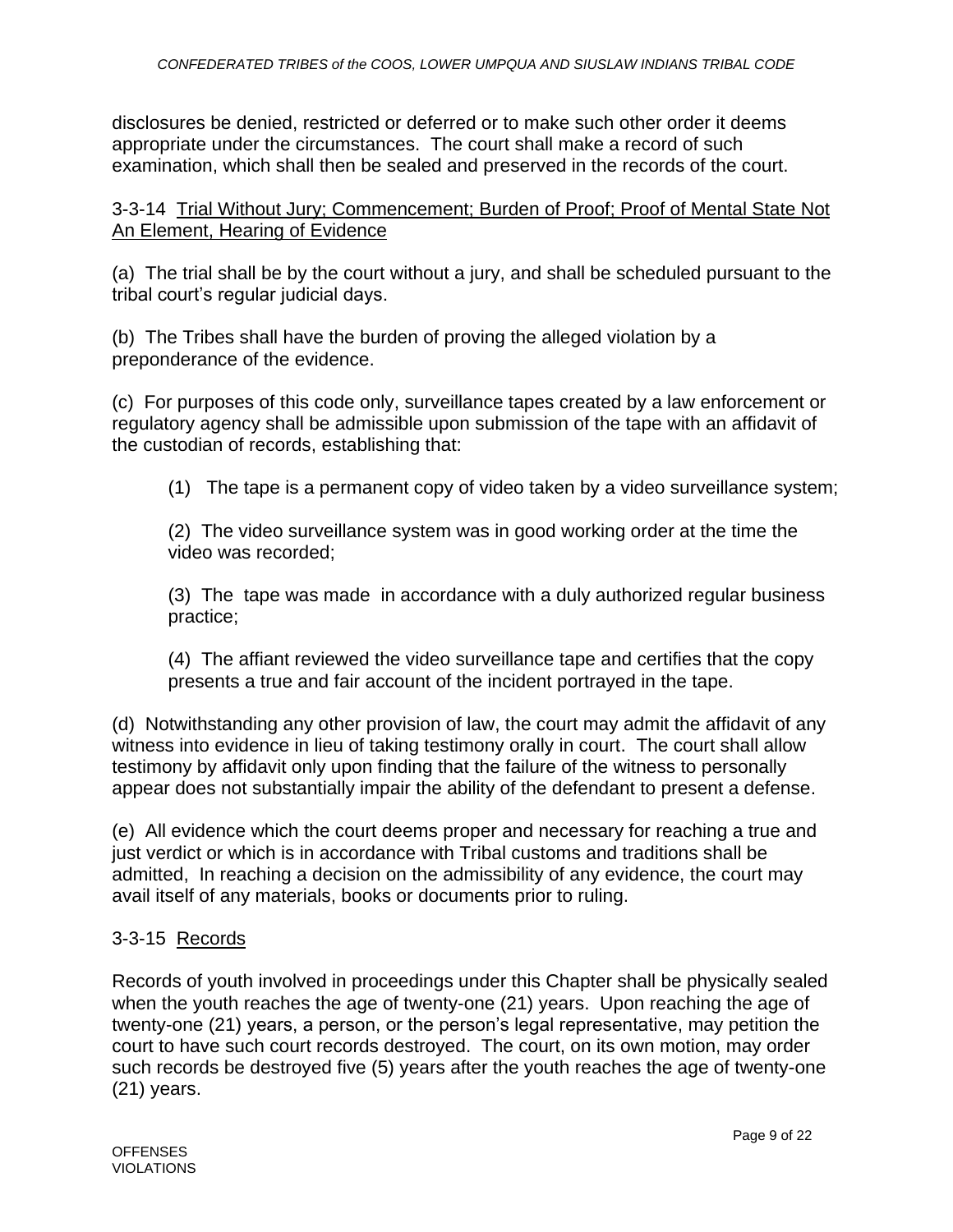### 3-3-16 Posting Bail in Lieu of Appearance

(a) A defendant, over the age of eighteen on the date of an alleged offense, may post bail in the amount of forty percent (40%) of the maximum penalty for the cited violation in any case alleging a violation of a Class C, D, or E violation, prior to the date set for first appearance on the citation, in lieu of appearing on the date set for hearing. Bail will be forfeited and applied in satisfaction of the fine on said violation. No further fine or penalty will be assessed.

(b) No bail will be permitted to be posted for Class A or Class B violations or for any matter in which the defendant is alleged to have been under the age of eighteen at the time of the offense.

### 3-3-17 – 3-3-18 Reserved for Expansion

### 3-3-19 Prohibited Acts Include Causing and Permitting

Whenever the ordinances of the Tribes make an act or omission unlawful, such ordinance shall include as unlawful the act or omission of causing, aiding, abetting or concealing such act or omission.

### 3-3-20 Trespass

A person commits the violation of trespass if the person:

(a) enters or remains unlawfully in a dwelling or premises; or

(b) having been denied future entry to a tribal building or property, pursuant to a Chief Executive Officer notice of trespass, reenters the tribal building or property; or

(c) as a guest, intentionally remains beyond fourteen (14) days in violation of the Confederated Tribes of Coos, Lower Umpqua and Siuslaw Indians' housing policies.

(d) Trespass constitutes a Class D violation

#### 3-3-21 Criminal Mischief

(a) A person commits the violation of criminal mischief if, with intent to cause substantial inconvenience to the owner or to another person, and having no right to do so nor reasonable ground to believe that the person has such right, the person tampers or interferes with the property of another.

(b) Criminal Mischief is a Class C Violation.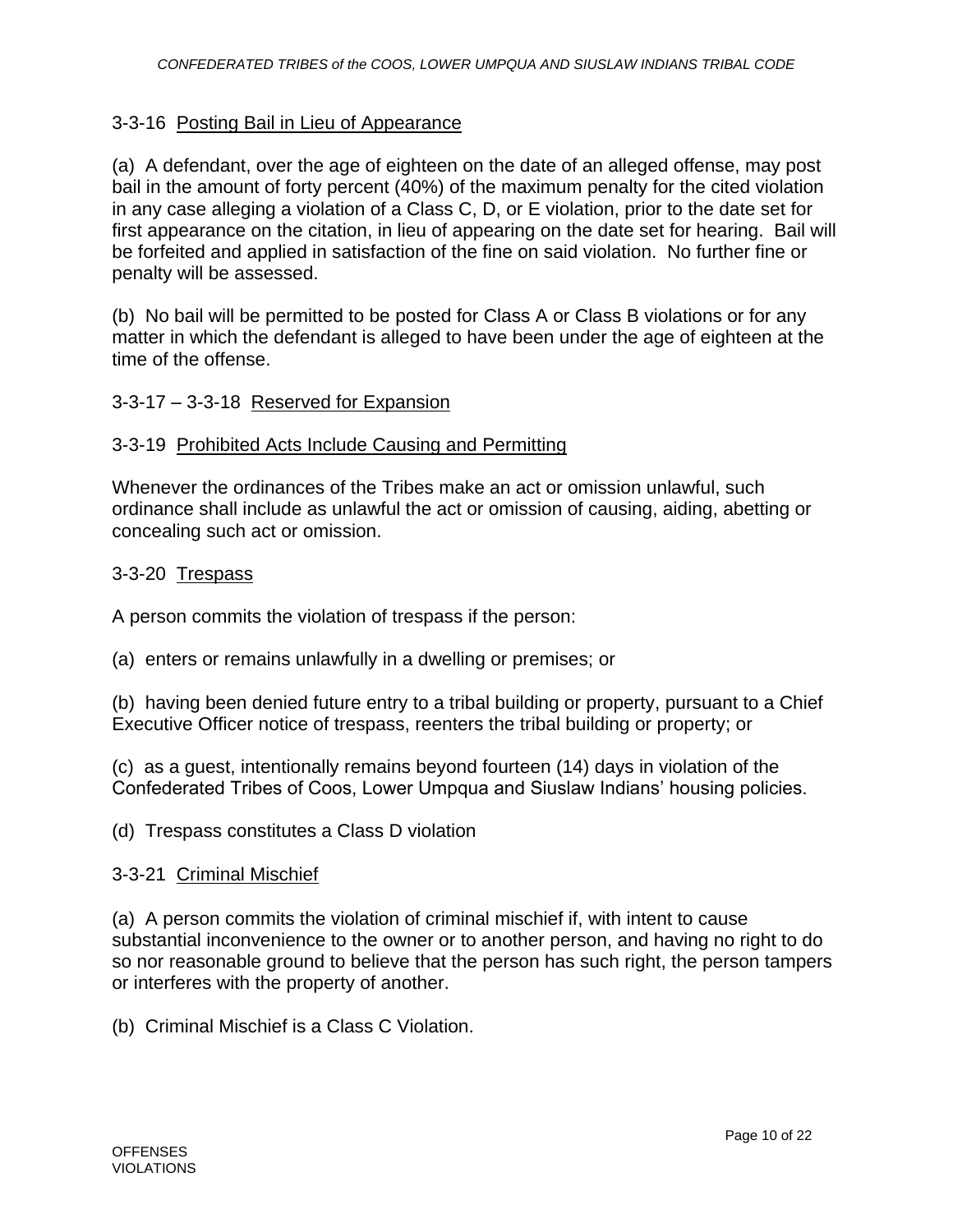### 3-3-22 Curfew

(a) A person commits the violation of curfew by failing to obey the curfew regulations as follows:

(1) A person under the age of twelve (12) shall be within a private residence and off the public streets between the hours of 9:00 PM and 6:00 AM on all weekday school nights; or

(2) Between 10:00 PM and 6:00 AM on all other nights, except when the person described in section (1) is accompanied by his or her parent or guardian or is attending or returning from a school or community function authorized by the person's parent or guardian.

(3) A person over the age of twelve (12), but under the age of eighteen (18) shall be within a private residence and off the public streets between the hours of 11:00 PM and 5:00 AM on all weekday school nights; or

(4) Between 12:00 AM and 5:00 AM on all other nights, except when the person described in section (3) is accompanied by his or her parent or guardian or is attending or returning from a school or community function authorized by the person's parent or guardian.

(5) A Parent or guardian of a child under the age of eighteen (18) shall take reasonable steps to assure that the child complies with the applicable provisions of this section.

(b) A violation of subsections (a) (1) through (a)(4) is a status offense in the exclusive jurisdiction of the Juvenile Court.

(c) A violation of subsection (a)(5) is a Class E violation.

#### 3-3-23 Use or Possession of Alcoholic Beverages

(a) A person commits the violation of use or possession of alcoholic beverages if the person uses or possesses alcoholic beverages.

(1) On the premises of any tribal buildings, lands or properties, except

(A) The private areas of tribal housing,

(B) Any specific area or tribal lands, buildings or properties licensed or permitted for the service of alcohol by Tribal Council

(2) While such person is under the age of twenty-one (21) years and attempts to purchase, purchases or acquires alcoholic liquor. Except when such minor is in a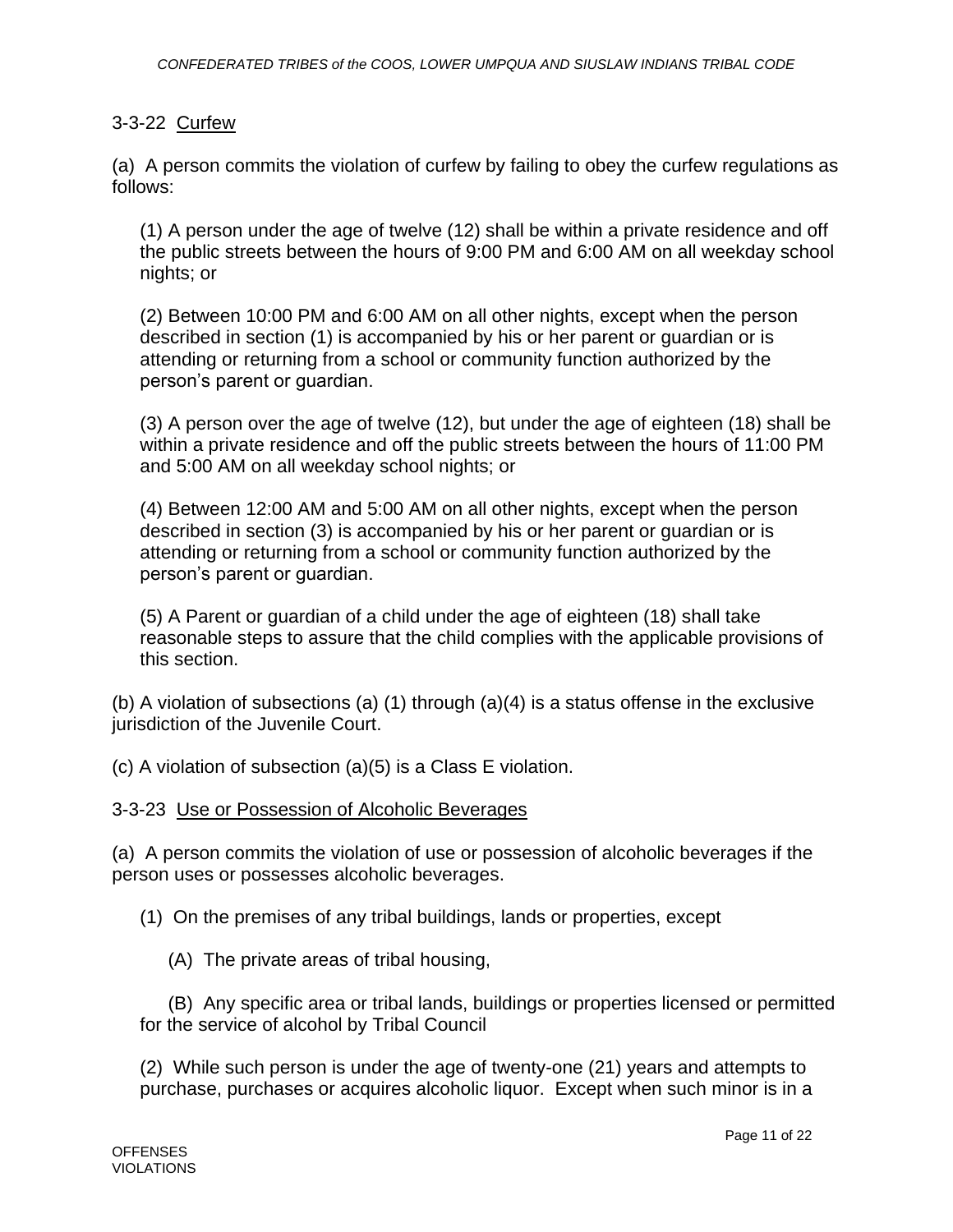private residence accompanied by the parent or guardian of the minor and with such parent's or guardian's consent, no person under the age of twenty-one (21) years shall have personal possession of alcoholic liquor.

(b) Violation of this section is a Class E violation

### 3-3-24 Possession of Less than One (1) Ounce of Marijuana and Inhalation of Toxic Fumes

(a) A person commits the violation of possession of less than one (1) ounce of marijuana if the person knowingly or intentionally possesses less than one (1) avoirdupois ounce of the dried leaves, stems and flowers of the plant Cannabis family Moraceace.

(b) A person commits the violation of inhalation of toxic fumes which shall include the fumes and vapors from any drug or noxious substance or chemical containing ketones, aldehydes, organic acetates, ether, toluene, chlorinated hydrocarbons or other substances containing solvents or other matter releasing or having the propensity to release toxic vapors including fingernail polish, polish remover, model glue and lighter fluid.

(c) Violation of this section is a Class D violation

#### 3-3-25 Harassment

(a) A person commits the violation of harassment if the person intentionally:

- (1) Harasses or annoys another person by:
	- (A) Subjecting such other person to offensive physical contact; or

(B) Publicly insulting such other person by abusive words or gestures in a manner intended and likely to provoke a violent response;

(2) Subjects another to alarm by conveying a false report, known by the conveyor to be false, concerning death or serious physical injury to a person, which report reasonably would be expected to cause alarm; or

(3) Subjects another to alarm by conveying a telephonic or written threat to inflict serious physical injury on that person or to commit a felony involving the person or property of that person or any member of that person's family, which threat reasonably would be expected to cause alarm.

(b) Violation of this section is a Class B violation.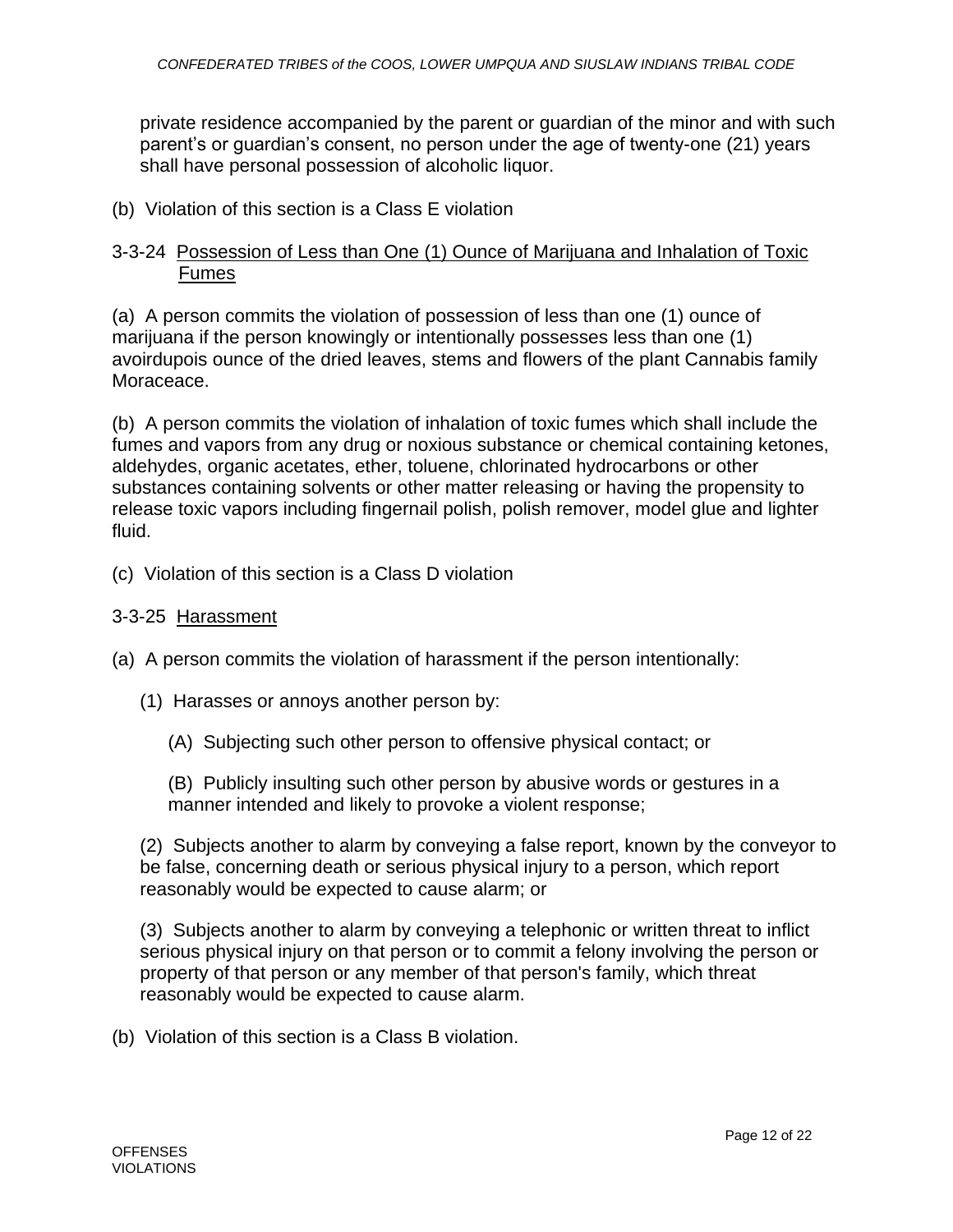### 3-3-26 Disorderly Conduct

(a) A person commits the violation of disorderly conduct if, with intent to cause public inconvenience, annoyance or alarm, or recklessly creating a risk thereof, the person:

(1) Engages in fighting or in violent, tumultuous or threatening behavior;

(2) Makes unreasonable noise;

(3) Disturbs any lawful assembly of persons without lawful authority;

(4) Obstructs vehicular or pedestrian traffic on a public way;

(5) Congregates with other persons in a public place and refuses to comply with a lawful order of the police to disperse;

(6) Initiates or circulates a report, knowing it to be false, concerning an alleged or impending fire, explosion, crime, catastrophe or other emergency; or

(7) Created a hazardous or physically offensive condition by any act that the person is not licensed or privileged to do.

(8) Refuses to observe promptly any lawful order by any member of law enforcement or a fire department or to resist, obstruct, or hinder any member of law enforcement or a fire department in performing their lawful duties.

(b) Violation of this section is a Class D violation

3-3-27 Fireworks

(a) A person commits a fireworks violation if the person sells or uses fireworks within the lands of the Tribes, except as hereby provided:

(1) Only those fireworks allowed by the State of Oregon are approved for use on tribal lands;

(2) Any person under the age of eighteen (18) must have the immediate supervision of an adult;

(3) Improper or unsafe use will result in the confiscation by law enforcement of all fireworks in the possession of the person;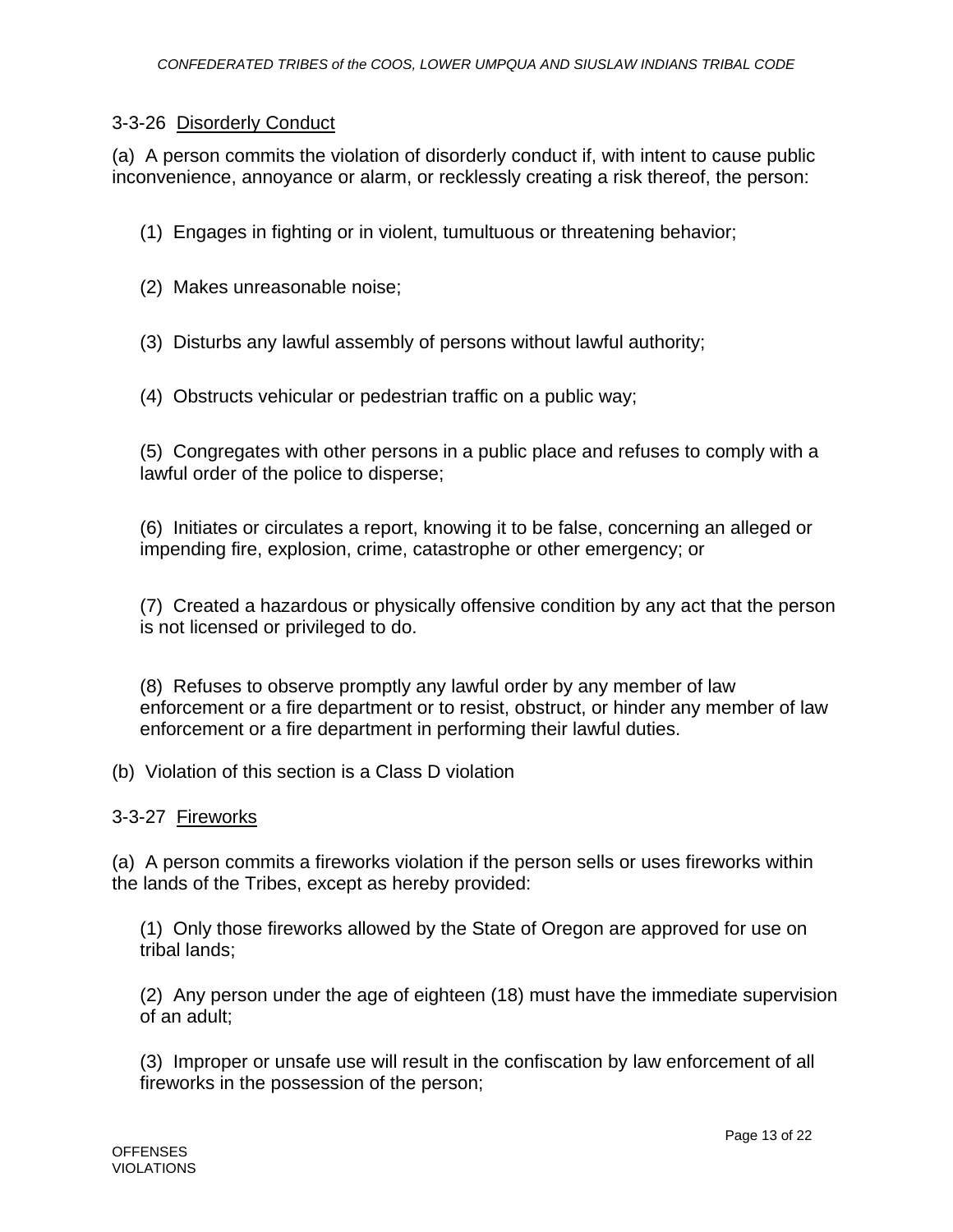(4) Tribal officials may make subsequent restrictions on the use of fireworks based on public safety, weather conditions and fire concerns.

(5) In addition and not in lieu of any other penalty allowed at law, a fifty dollar (\$50) assessment shall be paid to the Confederated Tribes of the Coos, Lower Umpqua and Siuslaw Indians Housing Authority by any person found in violation of this section.

(b) Violation of this section is a Class E violation

#### 3-3-28 Littering

A person commits the violation of littering if he:

(a) intentionally, carelessly, or recklessly throws, scatters, spills, drops, discards or otherwise disposes of any litter anywhere within the lands of the Tribes, except in authorized public waste disposal grounds or an authorized receptacle made available for such purpose, or

(b) Without lawful permission, stores or allows to accumulate any wrecked, junked or unserviceable vehicles, appliances or implements anywhere on the lands of the Tribes.

(c) Whenever litter is blown, scattered, spilled, thrown or dropped from a vehicle, the operator thereof shall be presumed to have committed such offense.

(d) Violation of this section is a Class E violation

#### 3-3-29 Violation of Tribal Law

(a) A person commits the violation of violation of tribal law if the person violates any tribal law, or any other council enactment intended to preserve the peace, health, safety, welfare and morals of the lands of the Tribes, to included but not limited to Confederated Tribes of the Coos, Lower Umpqua and Siuslaw Indians Housing Authority policies, when a punishment for such violation is not provided under any other provision of this Code.

(b) Violation of this section is a Class E violation

#### 3-3-30 Interference with Judicial Process

A person commits the violation of interference with Judicial process if he:

(a) Except as provided by tribal law or procedure, interferes with or attempts to influence any decision of the Tribal Court or arrest, investigation, prosecution or settlement of any case; or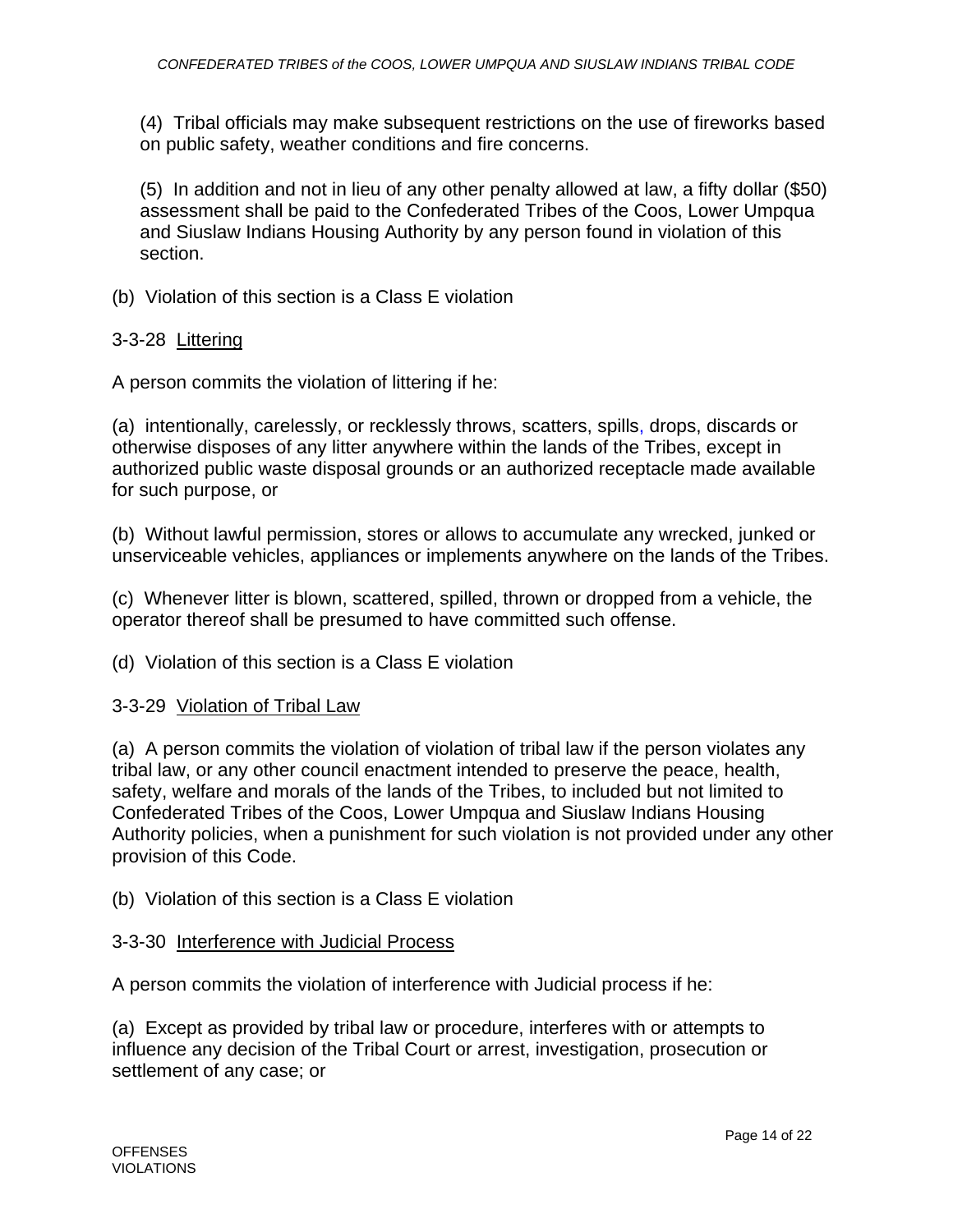(b) Unlawfully detains or otherwise interferes with a witness or party to an action while such person is going to or from a court proceeding or attending court; or

(c) Knowingly certifies falsely to matters in connection with the issuance of a citation or the filing of a complaint under this code.

Nothing in this Section shall effect or limit the lawful authority of the Tribal Council to carry out its constitutional authority.

(d) Violation of this section is a Class C violation

### 3-3-31 Tampering with a Witness

(a) A person commits the violation of tampering with a witness if he knowingly induces or attempts to induce a witness in any official proceeding to offer false testimony or unlawfully withhold any testimony or if he knowingly induces or attempts to induce a witness to absent himself from any official proceeding to which he has been legally summoned.

(b) Violation of this section is a Class B violation

### 3-3-32 Tampering with Public Records

(a) A person commits the violation of tampering with public records, if, without lawful authority, he knowingly destroys, mutilates, conceals, removes, makes a false entry in or falsely alters any public record.

(b) Violation of this section is a Class D violation

### 3-3-33 Simulating Legal Process

(a) A person commits the violation of simulating legal process if he knowingly issues or delivers to another any document that in form and substance falsely simulates civil or criminal process.

(b) Violation of this section is a Class D violation

#### 3-3-34 Menacing

(a) A person commits the violation of menacing, if by word or conduct he intentionally attempts to place another person in fear of imminent serious physical injury.

(b) Violation of this section is a Class D violation

### 3-3-35 Recklessly Endangering Another Person

(a) A person commits the violation of recklessly endangering another person if he recklessly engages in conduct which creates a substantial risk of serious physical injury to another person.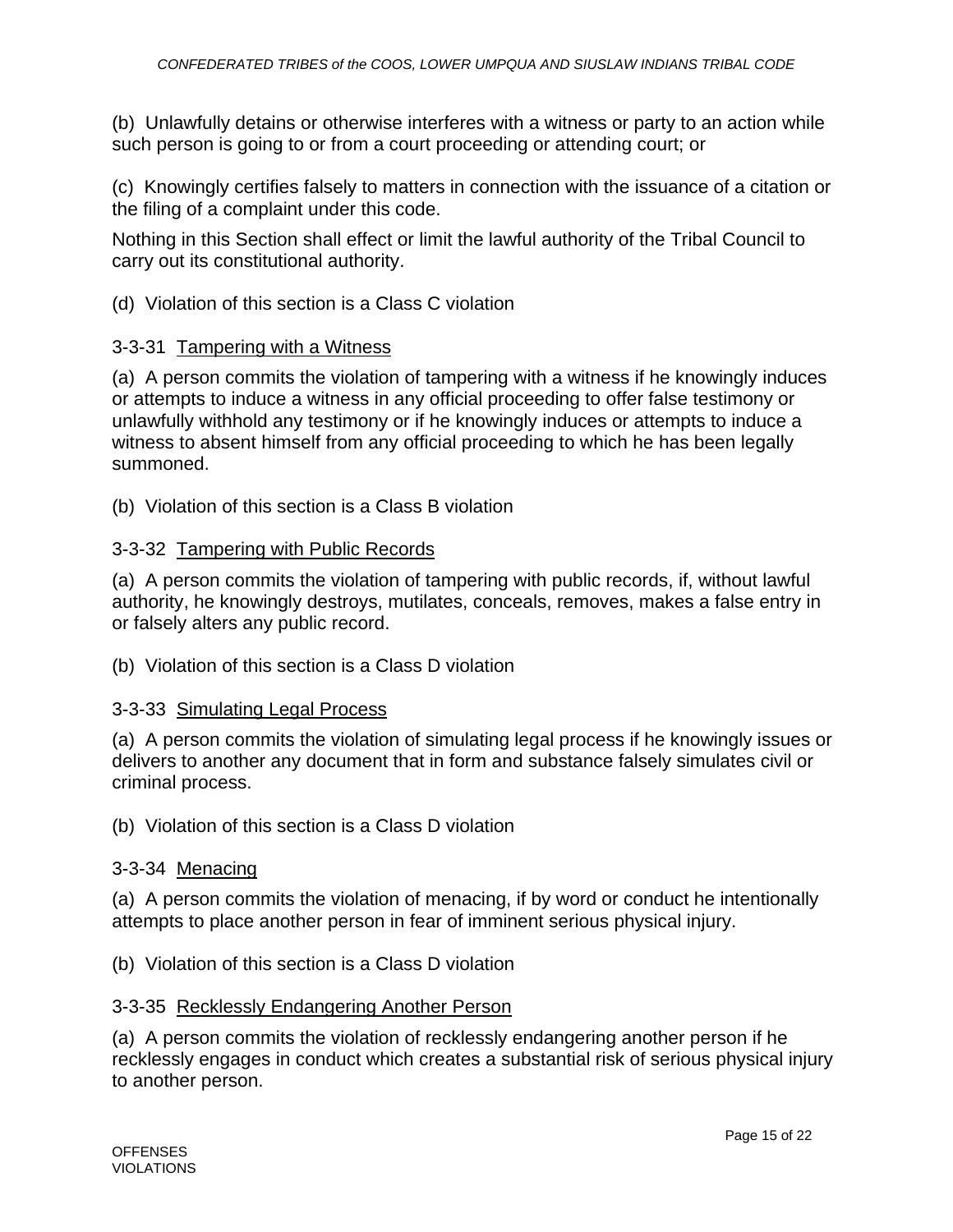#### (b) Violation of this section is a Class C violation

#### 3-3-36 Custodial Interference

(a) A person commits the violation of custodial interference, if knowing or having reason to know that he has no legal right to do so, he takes, entices, or keeps a person from his lawful custodian with intent to hold him permanently or for a protracted period or causes the person taken, enticed or kept from his lawful custodian to be removed from the state.

(b) Violation of this section is a Class A violation

### 3-3-37 Public Indecency

(a) A person commits the violation of public indecency if, while in, or in the view of, a public place he performs an act of sexual intercourse, an act of deviate sexual intercourse, an act of exposing his genitals with intent of arousing the sexual desire of himself or another person or an act of exposing his genitals to a child under the age of fourteen (14).

(b) Violation of this section is a Class C violation

#### 3-3-38 Accosting for Deviate Purposes

(a) A person commits the violation of accosting for deviate purposes, if, while in a public place, he invites or requests another person to engage in deviate sexual intercourse.

(b) For purposes of this section, "deviate sexual intercourse" means sexual conduct between persons consisting of contact between the sex organs of one person and the mouth or anus of another.

(c) Violation of this section is a Class C violation

#### 3-3-39 Theft

(a) A person commits the violation of theft when, with intent to deprive another of property or to appropriate to property to himself or a third person, he takes, appropriates, obtains or withholds such property from the owner thereof.

(b) If the total value of the property involved is less than fifty dollars (\$50.00), a violation is a class E violation.

(c) If the total value of the property involved is more than fifty dollars (\$50.00), but less than seven hundred fifty dollars (\$750.00), a violation is a class D violation.

(d) If the total value of the property involved is more than seven hundred fifty dollars (\$750.00), a violation is a class A violation.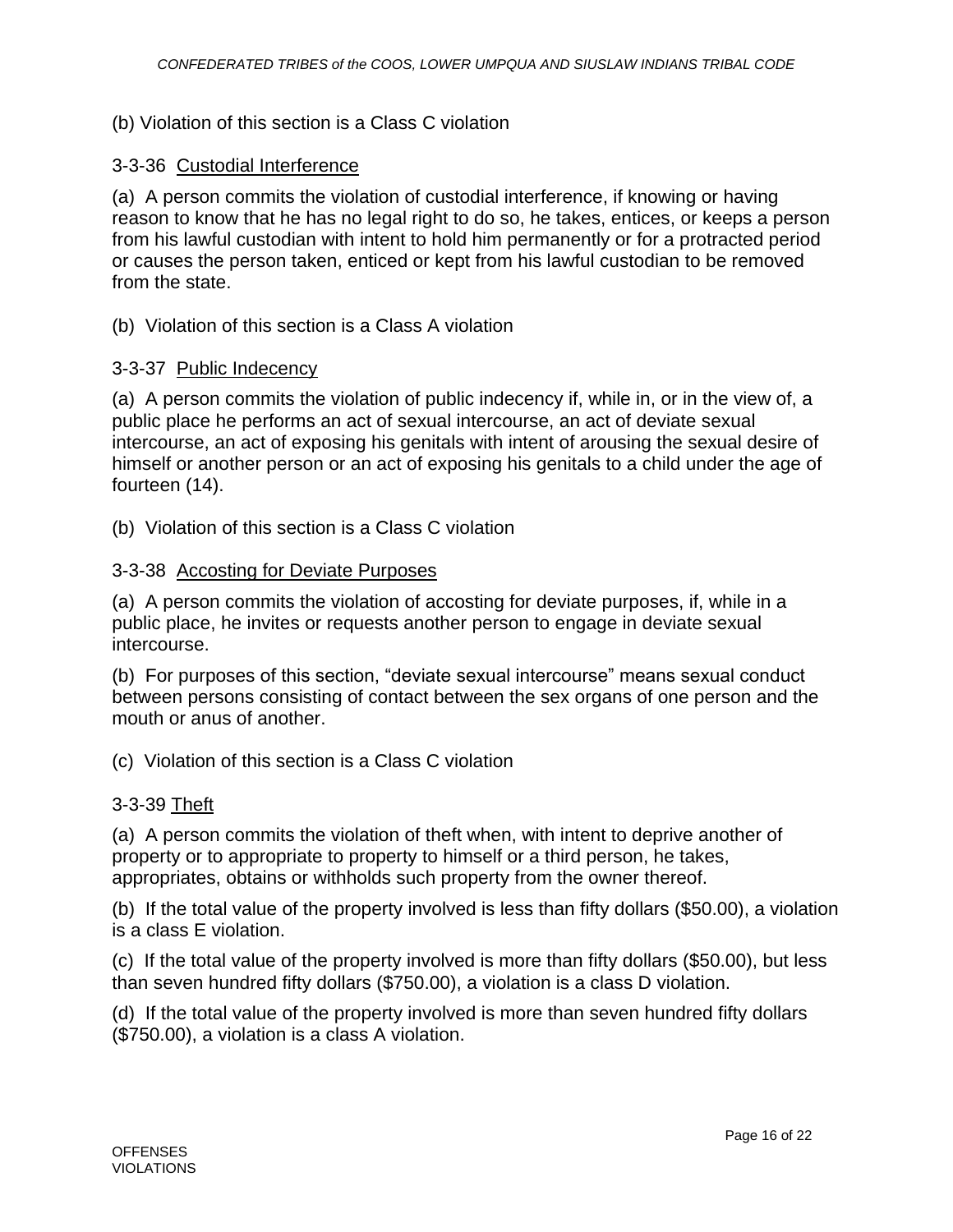### 3-3-40 Theft of Lost or Mislaid Property

(a) A person who comes into control of property of another that knows or has good reason to know to have been lost, mislaid or delivered under a mistake as to the nature or amount of the property or the identity of the recipient, commits theft if, with intent to deprive the owner thereof, he fails to take reasonable measures to restore the property to the owner.

(b) If the total value of the property involved is less than fifty dollars (\$50.00), a violation is a class E violation.

(c) If the total value of the property involved is more than fifty dollars (\$50.00), but less than seven hundred fifty (\$750.00), a violation is a class D violation.

(d) If the total value of the property involved is more than seven hundred fifty (\$750.00), a violation is a class A violation.

### 3-3-41 Defenses to Theft

In a prosecution for theft, it is a defense that the defendant acted under an honest claim of right that he was unaware that the property was that of another or that he reasonably believed that he was entitled to the property involved or had a right to acquire or dispose of it as he did.

### 3-3-42 Truancy

A person commits the violation of truancy by failing to obey school attendance provisions as follows:

(a) Any parent or guardian of a school age child who fails to enroll the child in school; or

(b) Any parent or guardian of a school aged child who knowingly permits the child to be truant; or

(c) Any school age child who fails to attend all scheduled class sessions at the school in which the child is enrolled unless the child has an excused absence.

(d) This section shall not apply to those children that have a high school equivalency certificate, a child barred from school by a school disciplinary action, provided the child is at all times in the immediate supervision of the guardian, a child that has a physical or mental condition that causes regular attendance at school to be impracticable, or if the guardian has presented satisfactory reasons for non-attendance to the school district to include but not be limited to active participation in an approved home school program.

(e) Violation of subsection (a) or (b) of this section is a Class E violation.

(f) Violation of (c) of this section is a status offense in the exclusive jurisdiction of the Juvenile Court.

### 3-3-43 Nuisance

(a) A person commits the violation of nuisance if the person maintains an area of real property which is unsafe, unsanitary, or an eyesore as the result of abandoned materials or debris of any kind, including substances that have accumulated as the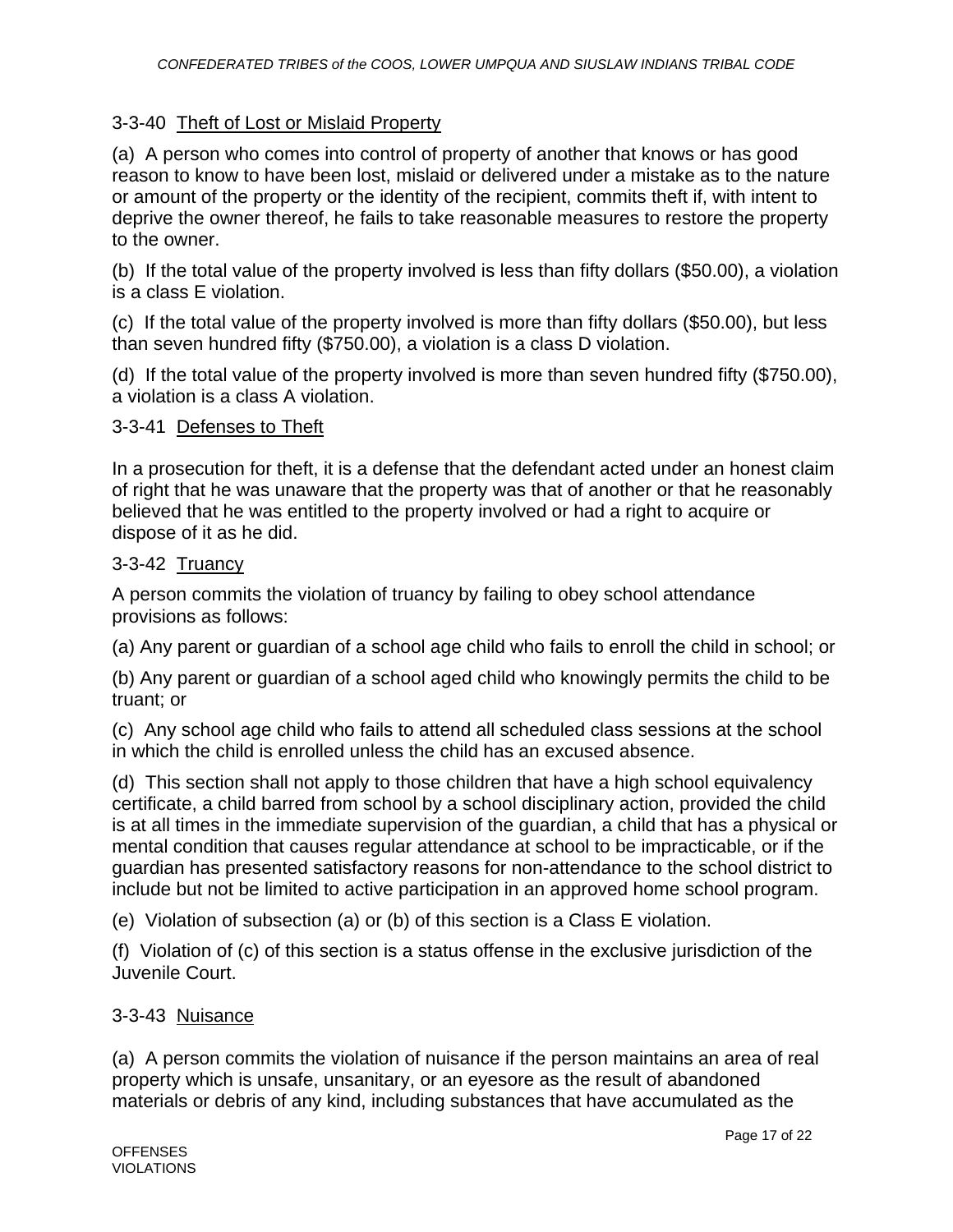result of fires, vandalism, weather conditions or neglect affecting the public health, comfort, safety and welfare.

(b) Upon receipt of a notification of a nuisance violation, the person or persons responsible shall be allowed forty-eight (48) hours to commence the abatement, remedy or removal of the nuisance and shall employ sufficient labor to abate, remedy or remove such nuisance as expeditiously as possible. If forty-eight (48) hours is impracticable due to public safety concerns, tribal officials shall arrange for the immediate abatement, remedy or removal of the nuisance and the person or person responsible shall reimburse the expense in addition to and not in lieu of any other penalty allowed at law.

(c) Violation of this section is a Class D Violation; however, bail in lieu of appearance may not be posted.

### 3-3-44 Improper Management of an Animal

A person commits the violation of improper management of an animal if the person is the owner or keeper of an animal and on tribal lands or property:

(a) fails to promptly remove in a sanitary manner any waste deposited by the animal on public property or on the property of another; or

(b) allows animal excrement to accrue on the person's property to such a degree that a person of normal sensibilities would be bothered; or

(c) fails to prevent such animal from running at large on public property or on the property of others. When off the property of the owner or keeper, dogs shall be restrained by a dependable leash and controlled by a person physically capable of controlling the animal.

(d) a sightless person who has charge or control of a guide dog, or a police dog in the performance of law enforcement duties, shall be exempt from the provisions of this section 3-3-44(c).

(e) Violation of this section is a Class E Violation

### 3-3-45 Possession or Discharge of a Firearm or Dangerous Weapon

(a) A person commits the violation of discharging a firearm if the person, other than law enforcement officers acting within the scope of their employment, discharges a firearm on tribal lands.

(b) A person commits the violation of possession of a weapon if the person, other than police officers acting within the scope of their employment or weapons properly stored within the private areas of a home in tribal housing, possesses a weapon on tribal lands.

(c) Possession of a weapon or discharge of a firearm on tribal lands, shall not be a violation if it is done by a tribal member or guest as part of a tribe sponsored cultural activity, or legal hunting or target shooting in an area in which hunting or shooting is permitted.

(d) Violation of this section is a Class E Violation.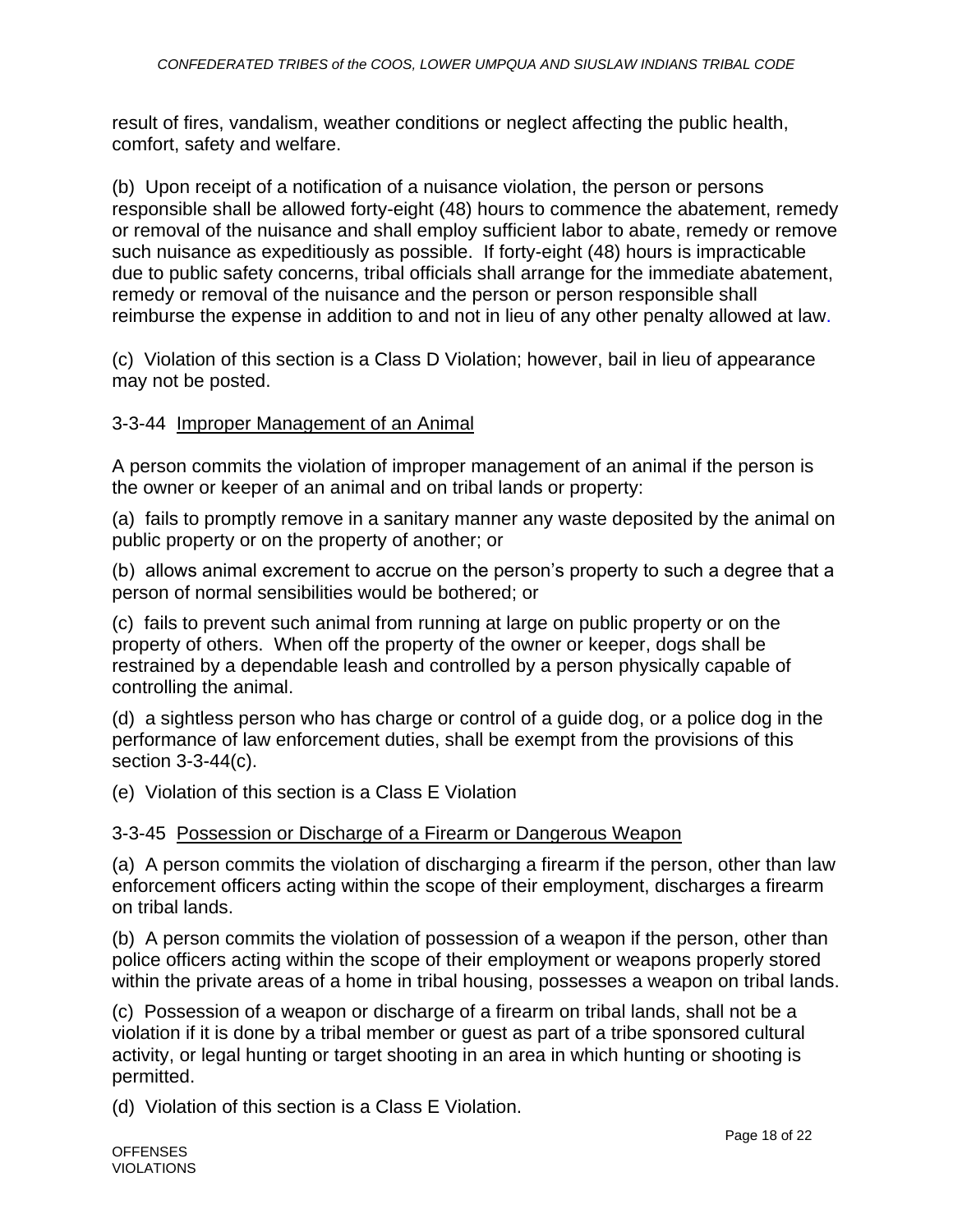(e) Violation of this section, if committed during the commission of any other violation of this chapter is a Class B violation."

### 3-3-46 Severability

The sections and subsections of this code are severable. The invalidity of any one (1) section or subsection shall not affect the validity of the remaining sections or subsections.

### 3-3-47 Sovereign Immunity

Nothing in the provisions of this code constitutes consent by the Confederated Tribes of the Coos, Lower Umpqua and Siuslaw Indians, tribal entities, agencies, tribal officials or employees, agents or departments to be sued in any court. This code does not represent a waiver of the Confederated Tribes of the Coos, Lower Umpqua and Siuslaw Indians sovereign immunity for any purpose. The right to protection under the Tribes' sovereign immunity is in no way waived by members of the Tribal Council, the Tribes' officials, tribal entities, agencies or employees or any attorney or agent of the Tribes.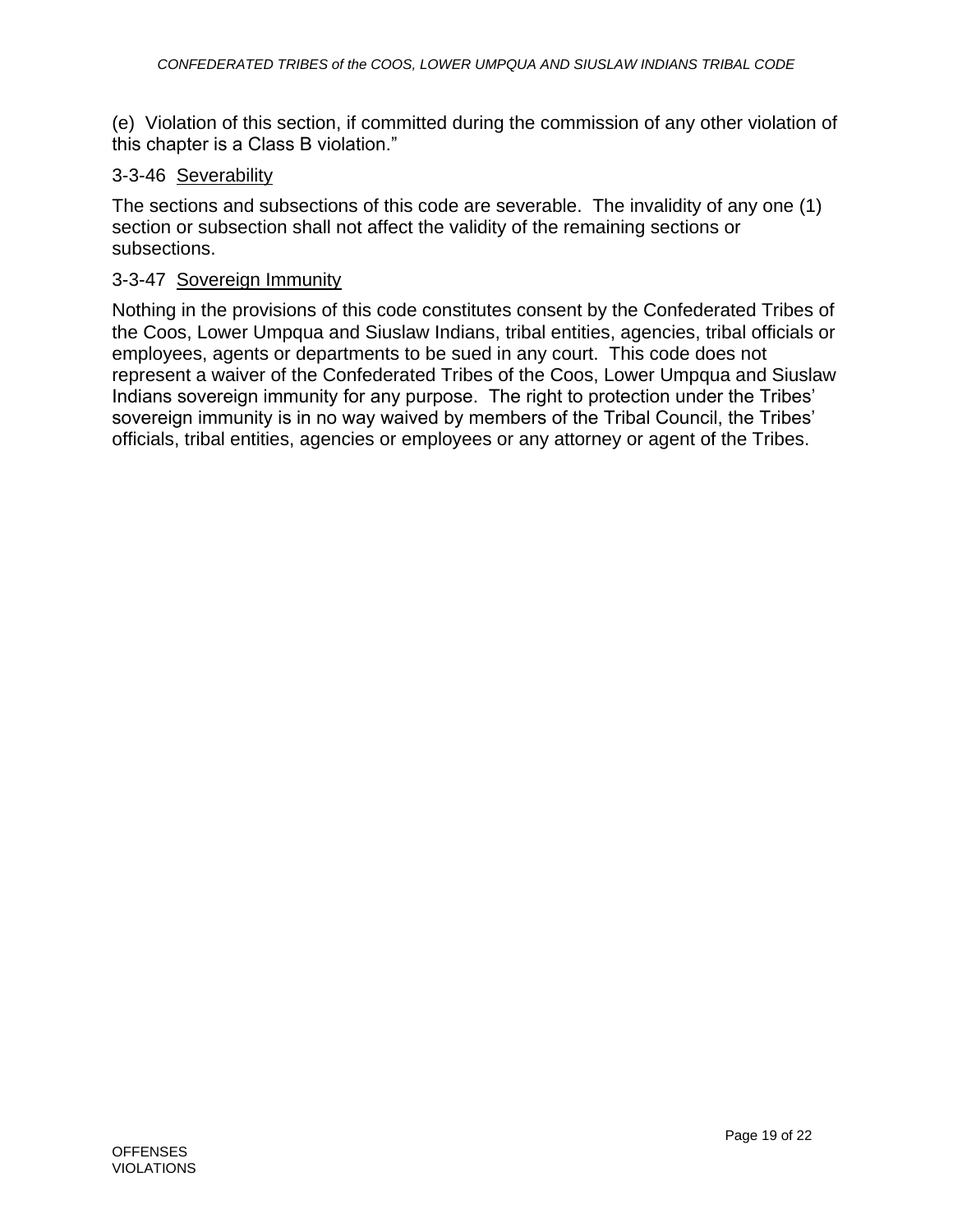# APPENDIX A

# LEGISLATIVE HISTORY AND EDITORIAL CHANGES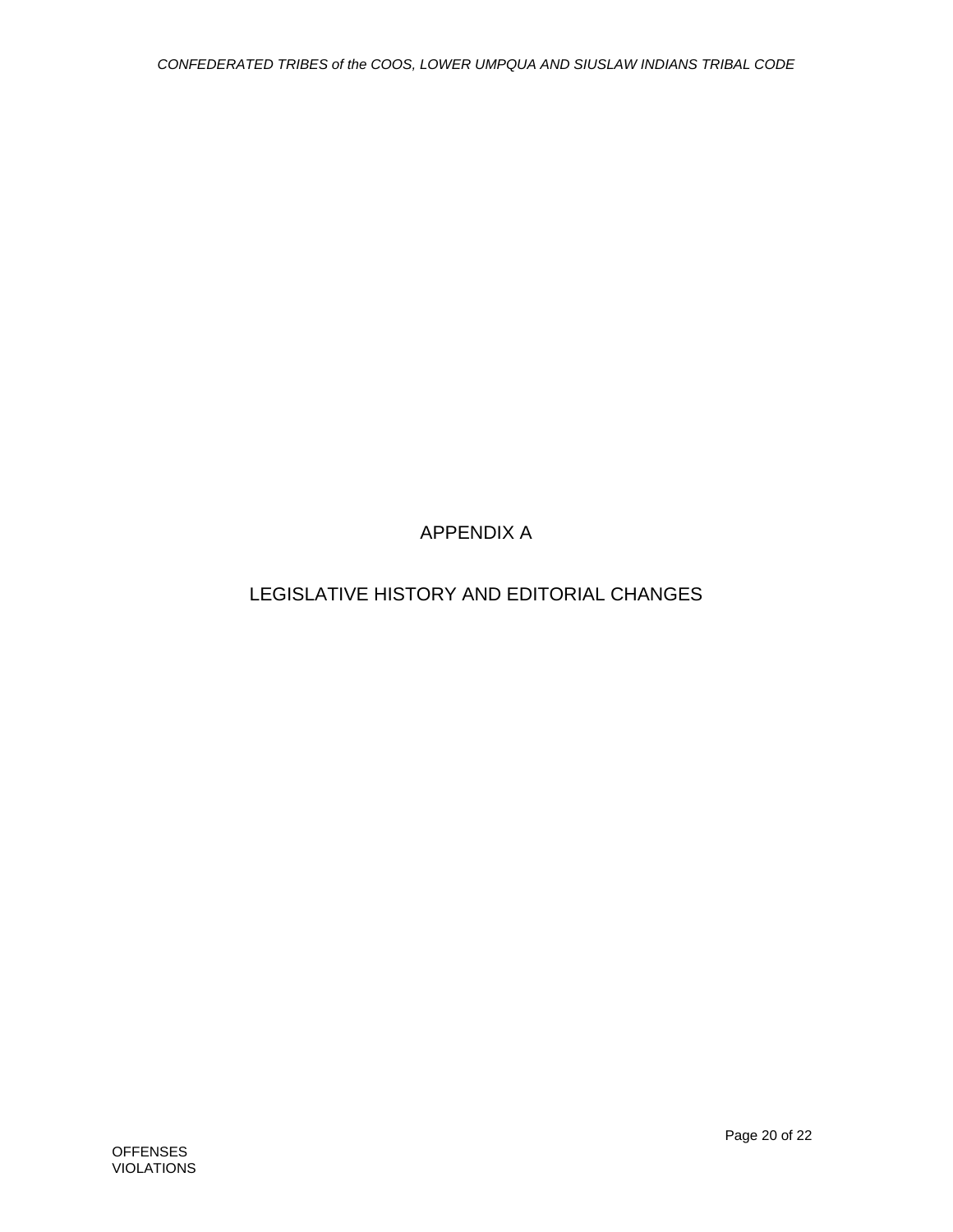# VIOLATIONS

## LEGISLATIVE HISTORY AND EDITORIAL CHANGES

The Tribal Court Clerk at the direction of the Chief Executive Officer and with the consent of the Tribes' General Counsel is authorized to administratively correct any reference to Tribal Administrator to Chief Executive Officer on October 11, 2020. These changes are technical in nature and do not effect a substantive change to the Code.

The Tribal Council of the Confederated Tribes of Coos, Lower Umpqua and Siuslaw Indians enacted the amended "Violations" Code, Resolution No. 05-112, Ordinance No. 052B, in a regular Tribal Council meeting on November 13, 2005. Vote was 6 (for), 0 (against) and 0 (abstaining).

The Tribal Council of the Confederated Tribes of Coos, Lower Umpqua and Siuslaw Indians approved the revisions of the "Violations" Code, Resolution No. 05-086, in a Regular Tribal Council meeting on September 11, 2005. This revision eliminated 3-3- 12(a) failure to appear, the court may direct a hearing to be held; and numbering change in 3-3-12. 3-3-14(c) added regarding surveillance tapes; (d) added sentence "The Court shall allow testimony by affidavit only upon finding that the failure of the witness to personally appear does not substantially impair the ability of the defendant to present a defense." 3-3-20, "or property" added after tribal building in 2 incidences. 3- 3-22 "Curfew" added. 3-3-42 "Truancy" added. 3-3-45(b) "weapons properly stored within the private areas of a home in tribal housing" added. Vote was 6 (for), 0 (against) and 0 (abstaining).

The Tribal Council of the Confederated Tribes of Coos, Lower Umpqua and Siuslaw Indians enacted the revised "Violations" Code with suggested changes, Resolution No. 05-026, in a regular Tribal Council meeting on May 15, 2005. The Ordinance Number was changed to No. 052A. Vote was 5 (for), 0 (against) and 0 (abstaining).

The Tribal Council of the Confederated Tribes of Coos, Lower Umpqua and Siuslaw Indians approved the revision of the "Violations" Code, Resolution No. 04-074, in a Regular Tribal Council meeting on November 14, 2004. Vote was 7 (for), 0 (against) and 0 (abstaining).